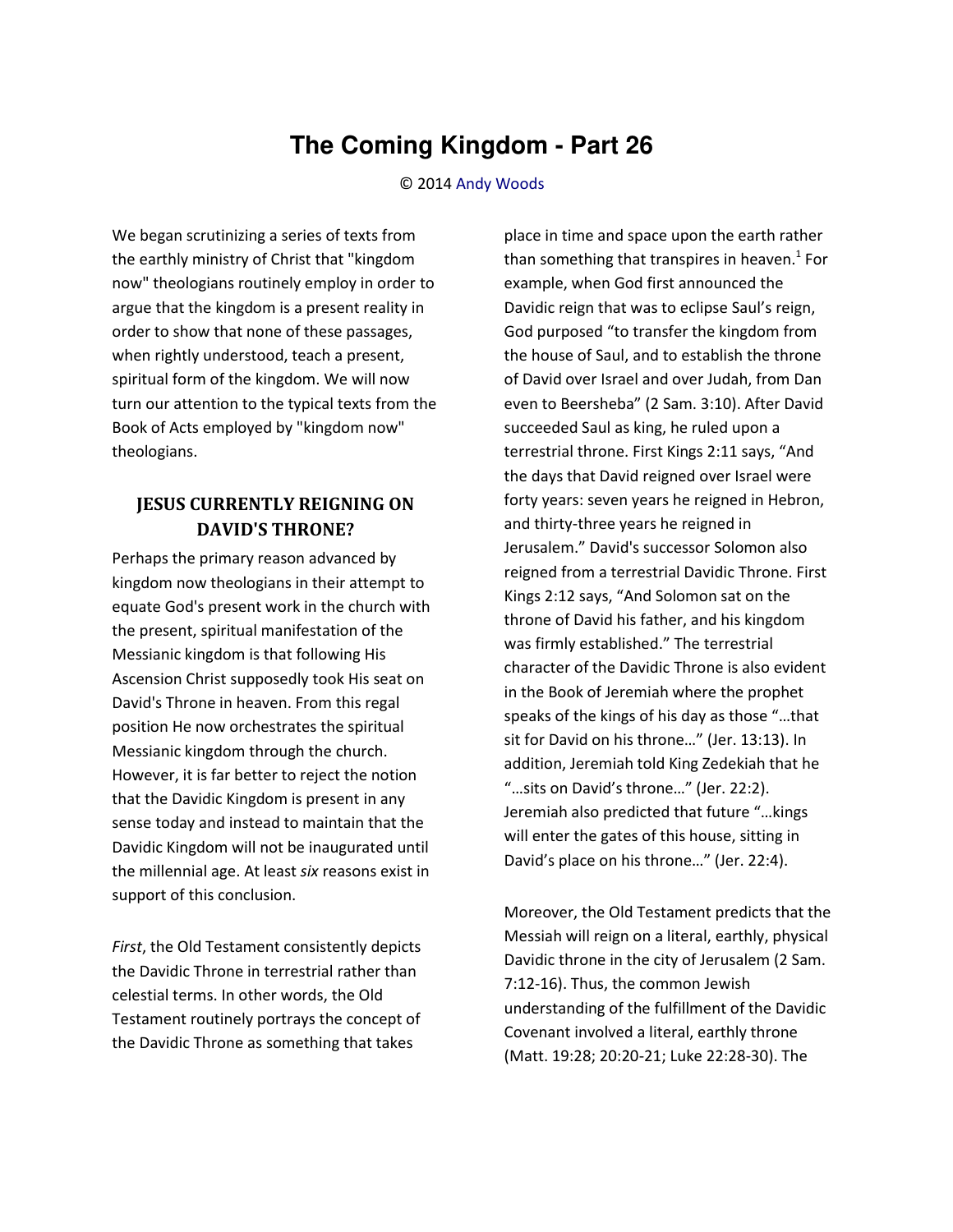messianic expectation was for Christ to rule upon an earthly throne. Of the linkage between the Messiah and the Throne of David in Luke 1:32-33, McClain observes,

The 'throne of David' here is not God's throne in heaven, nor is the 'house of Jacob' a reference to the Christian church. As Godet rightly observed: These expressions in the mouth of the angel keep their natural and literal sense. It is, indeed, the theocratic royalty and the Israelitish people, neither more nor less, that are in question here; Mary could have understood these expressions in no other way. $^{\prime 2}$ 

*Second*, because of this consistent scriptural portrayal of the Davidic Throne in terrestrial rather than celestial terms, to argue that the Davidic Throne is now manifesting itself in this age from heaven is to place under unnatural duress the notions of progress of revelation and literal or normal, grammatical, historical hermeneutics. Progressive revelation is the idea that, although latter Scripture can clarify, explain, or specify what earlier Scripture has said, latter Scripture can never change the original promise. Theologian Robert Lightner explains why an understanding of a celestial Davidic Throne as is prominently taught in kingdom now theology cannot be harmonized with the concept of progressive revelation. He notes:

So, they have not only changed the people to include the Church, but they have also changed the place where the

covenant is to be fulfilled. Now it's not only on earth, but it's also in heaven...The people have changed and the place has changed."<sup>3</sup>

Lightner's comments succinctly summarize why the celestial interpretation of the Davidic Throne cannot be properly categorized as progressive revelation. Abrupt changes in the place and people do not constitute further clarifications of an original promise but rather significant and abrupt alterations of it.

To Lightner's enumeration of changes of place and people brought about by the celestial, Davidic interpretation, we might also add a change of Israel's spiritual condition. The New Testament teaches that Christ will be seated upon His Davidic Throne only after Israel's repentance. This becomes clear in Matthew 23–25. In Matthew 23:37-39, Christ expresses His desire to gather (*episynago*) His chosen people but clarifies that such a gathering will only transpire subsequent to Israel's acknowledgement of Him as their Messiah (Matt. 23:39). Such an acknowledgment of Christ's rightful place over the nation will take place during the Tribulation Period (Zech. 12:10) thus allowing the regathering (*episynago*) of the nation to transpire at the end of this period as depicted in the Olivet Discourse (Matt. 24:31). Only after this regathering does Matthew then portray the inauguration of Christ's reign on David's throne (Matt 25:31). Thus, Matthew's chronology mandates a conversion of national Israel as a condition to Christ reigning on David's Throne. Because of Israel's current state of unbelief (Rom. 10:21; 11:25), a current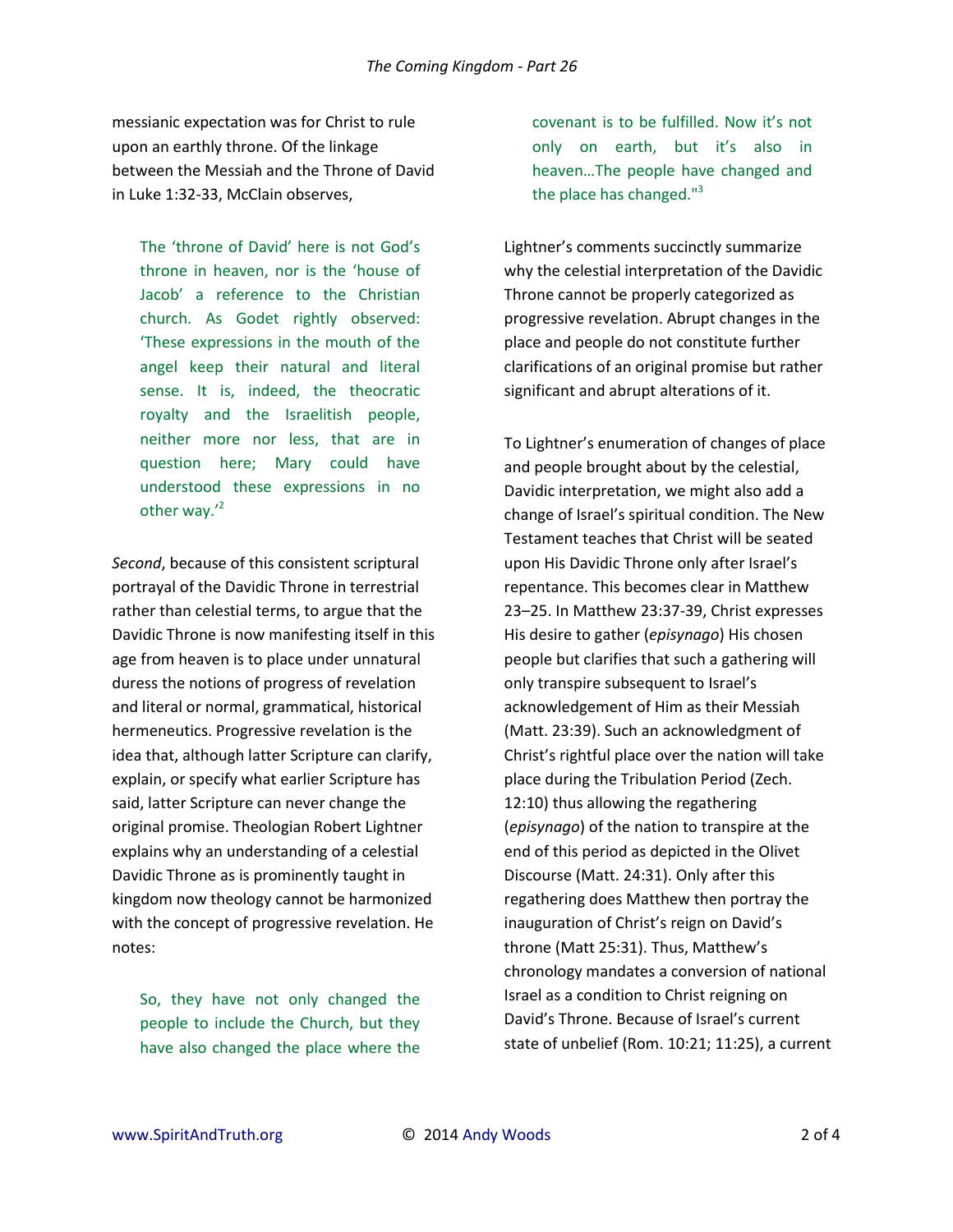Davidic reign of Christ violates this chronology. In sum, one can hardly classify the present, celestial interpretation of the Davidic Throne as mere progressive revelation because such an interpretation not only entails a change of place and people but also a change in the spiritual condition of Israel necessary for the promise to occur.

Historic Premillennialist George Ladd believes that Jesus is currently reigning on David's Throne in heaven. However, note how his theology must abruptly change and alter what the Old Testament reveals concerning the earthly Davidic throne. Ladd argues:

.. the new redemptive events in the course of *Heilsgeschichte* have compelled Peter to reinterpret the Old Testament. Because of the resurrection and ascension of Jesus, Peter transfers the messianic Davidic throne from Jerusalem to God's right hand in heaven. Jesus has now been enthroned as the Davidic Messiah on the throne of David, and is awaiting the final consummation of his messianic reign...This involves a rather radical reinterpretation of Old Testament prophecies, but no more so than the entire reinterpretation of God's redemptive plan by the early church. In fact, it is an essential part of this reinterpretation demanded by the events of redemptive history...Jesus is enthroned as the Messiah...He must reign until all his enemies are made a stool for his feet.<sup>4</sup>

In other words, in order to sustain his theology, Ladd must allow the New Testament, or specifically Peter's sermon in Acts 2, to "reinterpret the Old Testament" which "transfers the messianic Davidic throne from Jerusalem to God's right hand in heaven." Notice how Ladd concedes that "This involves a rather radical reinterpretation of Old Testament prophecies." By no stretch of the imagination can such a hermeneutical approach involving so radical a change in the original promise be properly classified as progress of revelation.

Not only does the present, celestial interpretation of the Davidic Throne strain the notion of progressive revelation, but it also places under duress the notion of literal, grammatical, historical hermeneutics. Amillennialist George Murray observes:

The Davidic Covenant, of which much has been said, was to the effect that his seed would sit upon his throne and had its natural fulfillment in the reign of King Solomon. Its eternal aspects include the Lord Jesus Christ of the seed of David; and in the book of Acts, Peter insists that Christ's resurrection and Ascension fulfilled God's promise to David that his seed would sit upon his throne (Acts 2:30). Why insist, then, on a literal fulfillment of a promise which the Scriptures certify to have had a spiritual fulfillment?<sup>5</sup>

The response of J. Dwight Pentecost to this Amillennial interpretation of the Davidic Covenant demonstrates how far